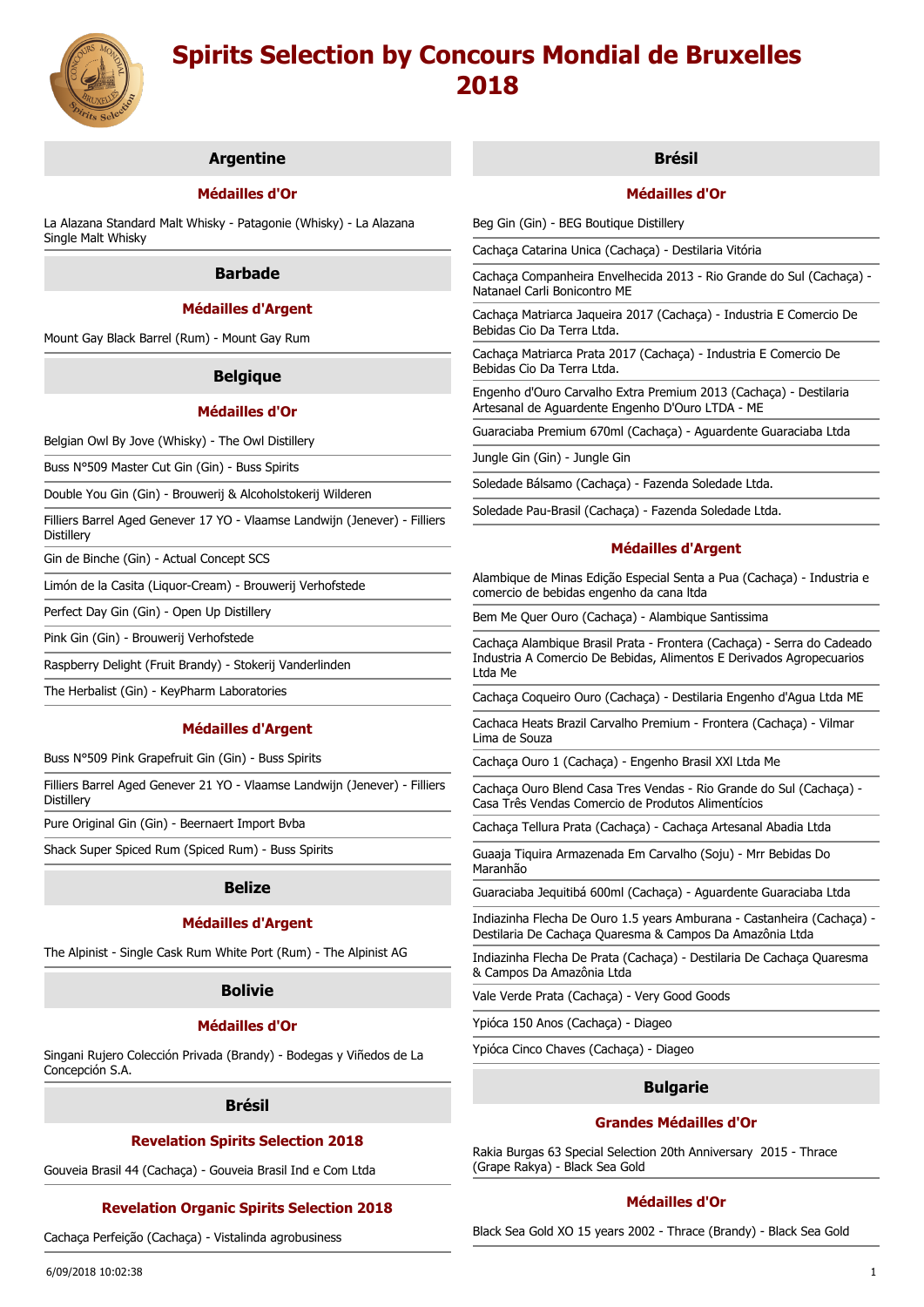

## **Bulgarie**

# **Médailles d'Or**

Black Sea Gold XO 25 years 1992 - Thrace (Brandy) - Black Sea Gold

Perlova Rakia (Grape Rakya) - SIS Industries

Rakia Anhialo Special Selection - Tsjernomorski Raion (Brandy) - "Boyar" OOD

Rakia Burgas 63 Pearl 2011 - Thrace (Grape Rakya) - Black Sea Gold

## **Médailles d'Argent**

Dyuleva rakia Isperih (Fruit Brandy) - Hladilno Konserven Kombinat AD

Em Black (Liquor-Cream) - Andrea Cavallo

Grape Brandy Sungurlare - Thrace (Grape Rakya) - Vinex Slavyantsi AD

Karnobatska grozdova rakia (Grape Rakya) - SIS Industries

Kaysieva rakia Isperih (Fruit Brandy) - Hladilno Konserven Kombinat AD

Krushova rakia Isperih (Fruit Brandy) - Hladilno Konserven Kombinat AD

Magurska Temenuga 2006 - Dunavksa Rawnina (Grape Rakya) - Magura Winery Ltd

Mastika Karnobat (Aniseed) - SIS Industries

Pliska 1969 (Grape Rakya) - Vinex Preslav Ltd

Rakia Alambic 2009 - Thrace (Brandy) - Black Sea Gold

Rakia Burgas 63 Aged 12 Years 2001 - Thrace (Grape Rakya) - Black Sea Gold

Rakia Erkesia 2010 - Thrace (Grape Rakya) - Domain Marash

Si! - Thrace (Brandy) - Andrea Cavallo

Vodka Flirt (Vodka) - VP Brands International SA

## **Canada**

## **Médailles d'Or**

Crème de Cassis Monna & Filles - Québec (Liquor-Cream) - Cassis Monna & Filles

## **Chili**

## **Revelation Spirits Selection 2018**

Tres Erres 1-12 months - Valle de Elqui (Pisco) - Compañia Pisquera de Chile

## **Médailles d'Or**

Alto del Carmen Reservado - Valle de Elqui (Pisco) - Capel

Espiritu de Elqui - Valle de Elqui (Pisco) - Vitivinicola Fundo Los Nichos SA

Mistral Nobel - Valle de Elqui (Pisco) - Compañia Pisquera de Chile

## **Médailles d'Argent**

Bou Barroeta Luxstelle - Valle de Huasco (Pisco) - Sociedad El Rosario Ltda.

Pisco Aba 2016 - Valle de Elqui (Pisco) - Abadistil SPA

Pisco Bauzá Aniversario 40° Doble destilado - Valle de Limari (Pisco) - Agroproductos Bauzá S.A.

## **Chili**

## **Médailles d'Argent**

Pisco Waqar - Valle de Limari (Pisco) - Pisquera Tulahuen SPA

Viña Armidita Pisco 2017 - Valle de Huasco (Pisco) - Viña Armidita

# **Chine**

## **Grandes Médailles d'Or**

38%vol Shaung Bao Cheng Purple Rice Wine 2017 (Baijiu) - MoJiangDiDaoJiuYeYouXianGongSi

50.8%vol Hongzuan Xiangjiao 2003 (Baijiu) - Hunan Xiangjiao Liquor  $C_0$  & #65292; Ltd

Auce Township Leader 53% vol 1935 (Baijiu) - Guizhou Center Wine Group Co.&#65292: Ltd.

Guizhou Chun Pure Zhuang Wine 20 Years 53% vol 1997 (Baijiu) - Guizhouchun Distillery Co.,ltd

Sauce Township source 5 years 53%vol 2013 (Baijiu) - Guizhou Jing Zhen Iiquor(Group)Co.,Ltd

Shao Kang Long Shang 50%vol 2016 (Baijiu) - Shaokang Holding Group Co.,Ltd.

## **Médailles d'Or**

39%vol QingZhao Soft eight years 2006 (Baijiu) - Shandong Baimai Spring Liquor Co., Ltd

34%vol BaiMai Spring Spring City No. 1 2008 (Baijiu) - Shandong Baimai Spring Liquor Co., Ltd

45%vol Lamb Cherished Raw Pulp 2017 (Baijiu) - Shanxi Lambs Wine Industry Limited by Share Ltd

46%vol BaiMai Spring QiLu No.1 2013 (Baijiu) - Shandong Baimai Spring Liquor Co., Ltd

52%vol Red Star Baijiu & Chunhe Heitan 2017 (Baijiu) - Beijing Red Star Co., Ltd

52%vol Wenwang Gong (Huanggong Yan & Xi Liquor) 2008 (Baijiu) - Anhui Wenwang Wine Co., Ltd.

54%vol BaiMai Spring QiLu No.1 2014 (Baijiu) - Shandong Baimai Spring Liquor Co., Ltd

60%vol Lamb (business) 2016 (Baijiu) - Shanxi Lambs Wine Industry Limited by Share Ltd

Bai Nian Zhuang brandy 40%vol 2014 (Brandy) - Xinjiang BaiNian Wine Brewing Co., Ltd.

Baimaojiang 43%vol (Baijiu) - Sichuan Yibin Gaozhou Liquor Corporation

Beijingfangzhuangershaoyejiu 42%vol 2013 (Baijiu) - Beijing Longxinghao Fangzhuang Winery Co.&#65292:LTD

Changyu Gold Award Brandy (Five Star Collector's Edition) 40%vol 2014 (Brandy) - Changyu Pioneer Wine Company Limited Yantai

Dragon 1 Of Fuyulaojiao Liquor 42 %vol 2008 (Baijiu) - Heilongjiang Province Fuyulaojiao Liquor Co.,ltd

Elm Qian Yinumber (Hoarding) 53 degrees 2006 (Baijiu) - China JiLin Yushuqian Wine Co.Ltd

Energy no. 1 52% vol 2010 (Baijiu) - Jinhui Liquor Co.& #65292; ltd.

Fupingchun Brand Liquor 52%vol 2010 (Baijiu) - Jia Hu Distillery Group CO.&#65292:LTD

GuanYun Chinese Zodiac Collection 52%Vol 2018 (Baijiu) - Beijing Guanyun Technology Co., Ltd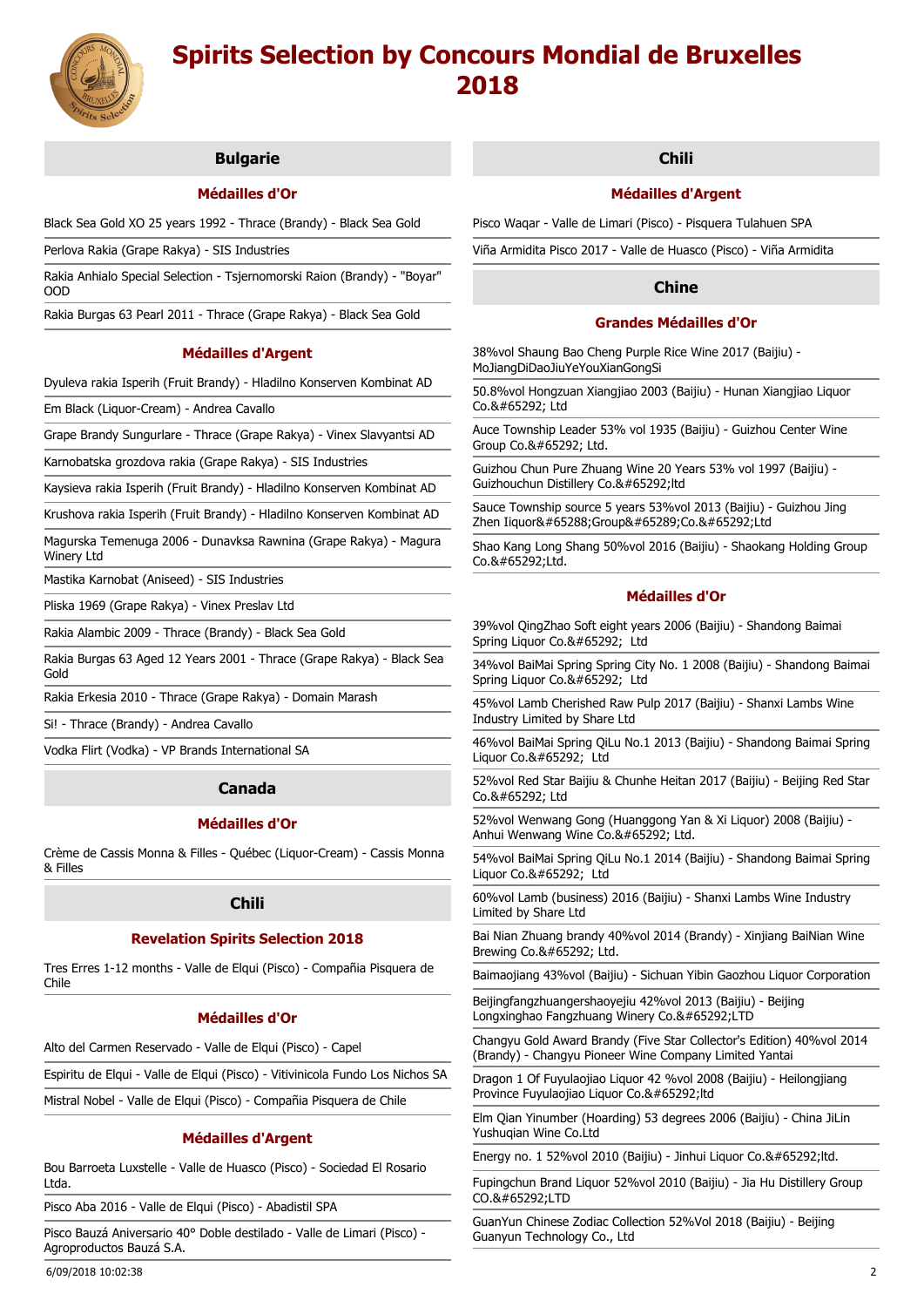

# **Chine**

# **Médailles d'Or**

GuanYun Lotus 52%Vol 2018 (Baijiu) - Beijing Guanyun Technology Co., Ltd

Guizhou Lingjiang Master 20 53%vol 2012 (Baijiu) - Gui Zhou Lingjiang Liquor Co.,ltd

Hengqin Liquor 52%vol 2013 (Baijiu) - Zhuhai Hengqin Ronghe Technology Co., Ltd

Jiangji Distillery Blue 5-Star (Baijiu) - Chongqing Jiangji Distillery Co., Ltd.

Jiangxiaobai Black Label Pure Tatse 168 (Baijiu) - Chongqing Jiangji Distillery Co., Ltd.

Jiangxiaobai Danchun Gaoliang - Autre région (Baijiu) - Chongqing Jiangji Distillery Co., Ltd.

Kaoziji 53%vol 2010 (Baijiu) - Gui Zhou National Liquor Group Sales Co,ltd

Lvti Hawthorn wine 8%vol 2017 (Fruit Brandy) - Liaoning Huayuan Winery Co.&#65292:ltd

Mian Rou Shao Kang Long 45%vol 2016 (Baijiu) - Shaokang Holding Group Co.,Ltd.

Shao Kang Long Mu Dan Jiu 45%vol 2016 (Baijiu) - Shaokang Holding Group Co.,Ltd.

Shao Kang Long Zhen Cang 50%vol 2016 (Baijiu) - Shaokang Holding Group Co.,Ltd.

Shao Kang Long Zhou 50%vol 2016 (Baijiu) - Shaokang Holding Group Co.,Ltd.

Xijing Taibai Liquor Guanzhong Eight Scenes 52%vol 2012 (Baijiu) - Shaan Xi Province Taibai Liquor Limited Liability Company

Xinjiang Diyijiao Wine 52%vol 1988 (Baijiu) - Xinjiang No.1 Wine Cellar Gucheng Winery Co.,Ltd.

Yulu Wine 46%vol 1998 (Baijiu) - Xinjiang No.1 Wine Cellar Gucheng Winery Co.,Ltd.

Yuquan Wine · Guoyou Classic 42%vol 2015 (Baijiu) - Heilongjiang Yuquan Distillery CO.,Ltd.

Zhang Bao Lin Da Qu 43%vol 2016 (Baijiu) - Shaokang Holding Group  $Co.8#65292:$ Ltd.

Zhenjiu·zhencang1985 53%vol 2003 (Baijiu) - Guizhou Zhenjiu Winemaking Co.,ltd

Zhizunguo Liquor (Guoniang) 53%vol 2013 (Baijiu) - Guizhou Renhuai Zhizunguo Liquor Industry Co.,ltd

Zhong Hua Kuei Hua Lu Reserve 40%vol 2013 (Baijiu) - Beijing Dragon Seal Wines Co., Ltd.

Zhong Yuan Wei Dao brand Liquor 50%vol 2012 (Baijiu) - Jia Hu Distillery Group CO.,LTD

Zhoufujierguotoujiu 42% vol (Baijiu) - BeijingZhoufujiJiuye Co.,Ltd

Zhoufujierguotoujiu 56% vol (Baijiu) - BeijingZhoufujiJiuye Co.,Ltd

## **Médailles d'Argent**

1915 Honghua 53%vol 2009 (Baijiu) - Global Premiim Wines &spirits Co.,ltd

1915 Old White Dry Wine 42%vol 2018 (Baijiu) - Hengshui Qixi Wine Co. Ltd.

42%vol Wenwang Gong & Buhuo Liquor 2008 (Baijiu) - Anhui Wenwang Wine Co., Ltd.

## **Chine**

## **Médailles d'Argent**

42%vol Wenwang Gong & Zhuanjia Ji Fifteen Years Liquor 2012 (Baijiu) - Anhui Wenwang Wine Co., Ltd.

50%vol Wenwang Gong (Tianming Liquor) 2008 (Baijiu) - Anhui Wenwang Wine Co., Ltd.

50.8%vol Yaoqing 2000 (Baijiu) - Hunan Xiangjiao Liquor Co., Ltd

52%vol Red Star Neibu Pinjian Baijiu 2017 (Baijiu) - Beijing Red Star  $C_0$  & #65292; Ltd

Auce Country Wine Qingjiao 53% vol (Baijiu) - Guizhou Center Wine Group Co., Ltd.

Badalingjingjuejiu 38%vol (Baijiu) - Beijing Badaling Wine  $Co.8#65292:$ Ltd

Bai Nian Zhuang spirit 50%vol 2013 (Fruit Brandy) - Xinjiang BaiNian Wine Brewing Co., Ltd.

Dongcang 46%vol 2013 (Baijiu) - Henan Shoujiu Spirit Co.,Ltd

Fine rice wine 50%vol 2015 (Baijiu) - Yunnan pinhutang wine Co.,Ltd

Gaozhou Diancang V20 51.8%vol - Sichuan (Baijiu) - Sichuan Yibin Gaozhou Liquor Corporation

Gaozhou Number1 51.8%vol (Baijiu) - Sichuan Yibin Gaozhou Liquor Corporation

Golden Stone Fourtune 40.8%vol 2001 (Baijiu) - Jinshitan Liquor Group Co.LTD.

Golden Stone Hearts 50.8%vol 2001 (Baijiu) - Jinshitan Liquor Group Co.LTD.

Guizhou Lingjiang Master 30 53%vol 2012 (Baijiu) - Gui Zhou Lingjiang  $Lianor$  Co. $，$ : Itd

Guo 3 38%vol (Baijiu) - Shandong Province Bandaojing Limited Liability Company

Guomei Raw Liquor No.1 52%vol 2013 (Baijiu) - Guomei (yibin) Liquor  $Co.8#65292:$ Itd.

Jiangji Distillery 408 (Baijiu) - Chongqing Jiangji Distillery Co., Ltd.

Jiao Cang Jiu 15 Years 53%vol 2002 (Baijiu) - Kweichow Yinianchun Co.,ltd.

Jing 35%vol 2004 (Baijiu) - Jing Brand Co. $，$ :Ltd.

Jing Jiao 99 46%vol 2013 (Baijiu) - Guo Jing liquor industry Co., Ltd.

Jingu Lanmeng 42%vol 2015 (Baijiu) - Chengde Jingu Wine CO.,LTD

JingYanggang Laimao 52%vol 1986 (Baijiu) - Shandong JingYanggang **Distillerv** 

Jinliufu-Yitanhaojiu & Red 40.8%vol 2007 - 2012 (Baijiu) - SiChuan QiongLai JinLiuFu cliff valley ecological distillery co. LTD

Jinliufu-Yitanhaojiu 40.8%vol 2012 - 2007 (Baijiu) - SiChuan QiongLai JinLiuFu cliff valley ecological distillery co. LTD

KangPing Valley Passion Fruit Brandy 2016 - Yunnan (Fruit Brandy) - Jiangcheng Green Banna Ecological Food co., LTD

Linshui Yuquan 20 years Aged Liquor 42%vol 2016 (Baijiu) - Anhui Linshui Liquor Industry Co.,Ltd.

Linshui Yuquan 20 years Aged Liquor 52%vol 2016 (Baijiu) - Anhui Linshui Liquor Industry Co.,Ltd.

Longfengchengxiang 42%vol 2018 (Baijiu) - ChifengHuayuan Wine co. LTD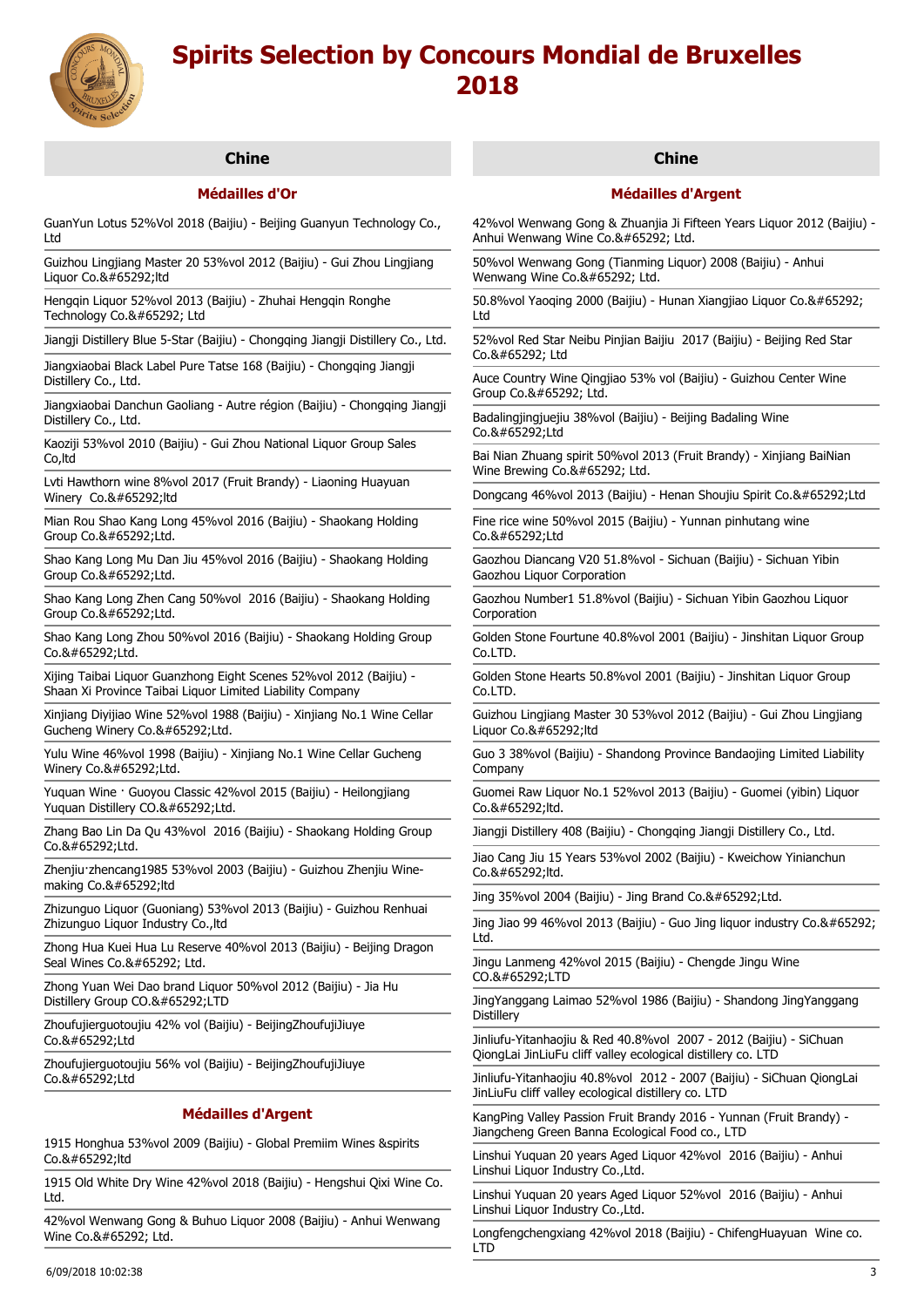

# **Chine**

# **Médailles d'Argent**

Lvxi Jiangjin Shaojiu Classic Version (Baijiu) - Chongqing Jiangji Distillery Co., Ltd.

Ma Wo Shan Tu Jiu 48%VOL 2008 (Baijiu) - Ma Wo Shan Distillery

Nei Can Lan Ping 52%vol 2015 (Baijiu) - Shandong Province Bandaojing Limited Liability Company

Sauce Country Old Wine King 53% vol (Baijiu) - Guizhou Center Wine Group Co., Ltd.

ShangPinhu Dendrobium Wine 42%vol 2015 (Baijiu) - Yunnan pinhutang wine Co.&#65292:1td

Sichuan Wine 42%vol 2012 (Baijiu) - Global Premiim Wines &spirits  $C_0$  & #65292 ltd

Wo He Ni Jing Niang Jiu Lan Jing 39.8%vol 2014 (Baijiu) - Beijing You and Me liquor Co., Ltd.

Xiang Shan Lao Tan 53%vol 2006 (Baijiu) - Gui Lin Xiang Shan Distillery Co.&#65292:ltd

Yanfeng Jiaoxin (50 Years) 52%vol 2011 (Baijiu) - Hunan Yanfeng Liquor co.,LTD

Zhizunguo Liquor (Guobin) 53%vol 2013 (Baijiu) - Guizhou Renhuai Zhizunguo Liquor Industry Co.,ltd

Zhong Yuan Wei Dao brand Liquor 42%vol 2012 (Baijiu) - Jia Hu Distillery Group CO.,LTD

## **Colombie**

## **Médailles d'Argent**

La Hechicera Aged 12-21 years (Rum) - La Hechicera

Parce Rum 8 años (Rum) - Coloma Ltda

# **République Dominicaine**

## **Médailles d'Or**

Orava Reserva Especial (Rum) - J.E.D.I. Calvados Marcel & Léa Faucheur - Maison Jouffe

#### **Médailles d'Argent**

Carabela-club Gran Reserva Familiar 1999 (Rum) - Blue Squares Belgium sa

#### **France**

#### **Grandes Médailles d'Or**

GM Gin Mediterranéen (Gin) - Grap'Sud

Jean Cavé Armagnac Hors d'Age - Sud-Ouest (Armagnac) - Le Club des Marques SAS

Pastis Henri Bardouin - Provence (Aniseed) - Distilleries et Domaines de Provence

## **Médailles d'Or**

Age des Fleurs 15 Carats - Charentes (Cognac) - Leopold Gourmel

Bellevoye Noir (Whisky) - Les Bienheureux SAS

## **France**

## **Médailles d'Or**

Calvados Pays d'Auge - VSOP - Château du Breuil - Normandie (Calvados) - Château du Breuil

Calvados Père Magloire XO - 9 Ans d'Age - Normandie (Calvados) - Calvados Père Malgoire

Cap Corse Angeli - Corse (Vermouth/Aromatized wines) - Casa Angeli

Château du Tariquet 1995 Bas Armagnac - Armagnac (Armagnac) - SCV Château du Tariquet

Château du Tariquet Blanche - Armagnac (Armagnac) - SCV Château du **Tariquet** 

Château du Tariquet Pure Folle Blanche 15 ans Bas Armagnac - Armagnac (Armagnac) - SCV Château du Tariquet

Château du Tariquet VSOP Bas Armagnac - Armagnac (Armagnac) - SCV Château du Tariquet

Cognac Delpech Fougerat VSOP - Charentes (Cognac) - Distillerie Vinet Delpech

Cognac Delpech Fougerat XO (Cognac) - Distillerie Vinet Delpech

Coq (Cognac) - Sarl Jean Fillioux

Framboise Sauvage URP 40% (Fruit Brandy) - Distillerie Massenez

French Whisky Single Malt G.rozelieures Single Cask Rully 1 Cru Raclot (Whisky) - Distillerie de Rozelieures Maison de la Mirabelle

G&C Raby Cognac Grande Champagne Vsop - Charentes (Cognac) - SARL G. & C. Raby

Gibson's (Gin) - La Martiniquaise

GM Anis Distillé Figanis (Aniseed) - Grap'Sud

GM Vodka de Marc de Raisin (Vodka) - Grap'Sud

Guillotine Vodka Originale - Champagne (Vodka) - Bastille Day

Le Gin de Christian Drouin - Calvados Cask Finish - Normandie (Gin) - SAS Calvados Christian Drouin

Lemercier Frères - Pastis 1811 45% (Aniseed) - Distillerie Lemercier Frères

Pinthiers Or Reserve 5 Ans - Charentes (Mistelle) - Distillerie de la Tour

Poire Williams HEPP Cuvée Sélectionnée 2016 - Alsace (Fruit Brandy) - Distillerie Artisanale Hepp

Pommeau de Normandie - Château du Breuil - Normandie (Mistelle) - Château du Breuil

Sorgin (Gin) - Alambic Sas

Vermouth Guérin Blanc - Charentes (Vermouth/Aromatized wines) - Thomas Brugerolle

# **Médailles d'Argent**

Absinthe Finn Delice (Absinth) - Awen Nature

Age Of Enlightenment Series - Ratafia de Marseille (Mistelle) - Quint'es

Alkemia Vodka (Vodka) - Awen Nature

Bellevoye Blanc (Whisky) - Les Bienheureux SAS

Calvados de Christian Drouin 1989 - Pays d'Auge - Normandie (Calvados) - SAS Calvados Christian Drouin

Calvados Pays d'Auge - Réserve des Seigneurs- 20 ans - Château du Breuil - Normandie (Calvados) - Château du Breuil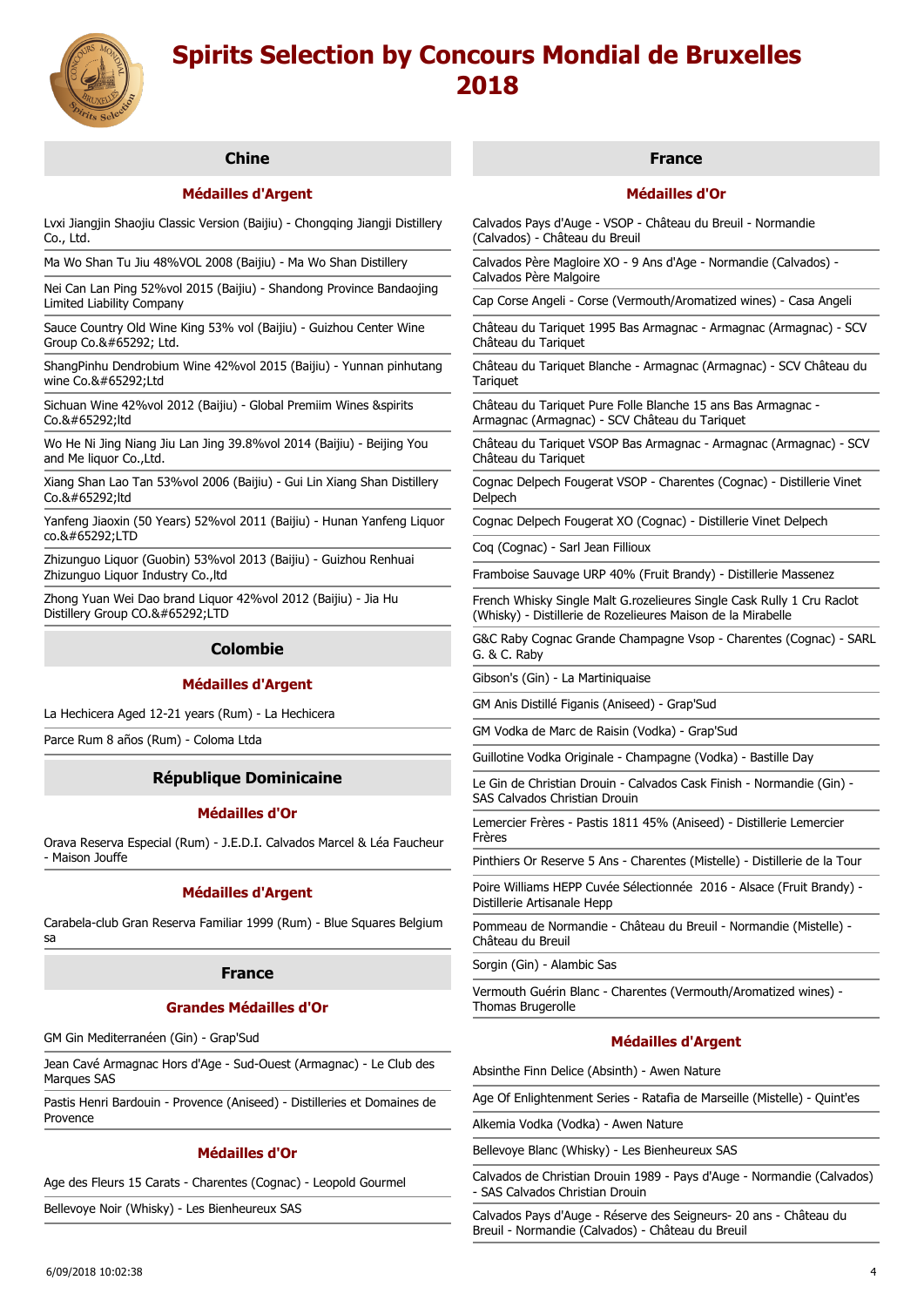

# **France**

# **Médailles d'Argent**

Calvados Père Magloire Fine VS - 2 Ans - Normandie (Calvados) - Calvados Père Malgoire

Château du Tariquet Pure Folle Blanche 12 ans Bas Armagnac - Armagnac (Armagnac) - SCV Château du Tariquet

Cognac Delpech Fougerat Excellence - Charentes (Cognac) - Distillerie Vinet Delpech

Domaine Conte et Filles VS - Petite Champagne - Charentes (Cognac) - Domaine Conte et Filles

Domaine de Joÿ by Joÿ XO Premium 25 ans - Sud-Ouest (Armagnac) - Sarl Joÿ Sélection

Famille Dupont Réserve - Normandie (Calvados) - Domaine Familial Louis Dupont

French Whisky Single Malt G.rozelieures Fumé Collection (Whisky) - Distillerie de Rozelieures Maison de la Mirabelle

G&C Raby Cognac Grande Champagne XO - Charentes (Cognac) - SARL G. & C. Raby

Generous Gin Organic (Gin) - SAS Ôdevie

Generous Gin Original (Gin) - SAS Ôdevie

Guillotine Vodka Héritage - Champagne (Vodka) - Bastille Day

L'arôm'arrangé - Spicy 2018 - Val de Loire (Spiced Rum) - L'Arôm'Arrangé

Le Père Tranquille - Normandie (Calvados) - La Maison du Père Tranquille

Liqueur de Citron Bergamote (Liquor-Cream) - Maison Manguin -

Distillerie Artisanale

Liqueur de Myrte Casa Angeli - Corse (Liquor-Cream) - Casa Angeli

Ninkasi Vodka (Vodka) - Ninkasi Fabriques

PdC Pineau des Charentes 10 Years Old (Brandy) - Snc du Maine Drilhon

Samalens XO - Sud-Ouest (Armagnac) - Armagnac Samalens

Seizh Celtic Dry Gin (Gin) - Distillerie de La Mine d'Or

Sequoia 1ère Impression - Auvergne (Grain Spirit) - Distillerie du Vercors

St Raphaël Quina Rouge (Vermouth/Aromatized wines) - La Martiniquaise

Ti Arranges Gwamaré - Val de Loire (Flavored Rum) - Sarl les Rhums de Ced

Ti Original Ti Punch - Val de Loire (Flavored Rum) - Sarl les Rhums de Ced

Vermouth Guérin Rouge - Charentes (Vermouth/Aromatized wines) - Thomas Brugerolle

Whisky Alsacien Single Malt Tharcis HEPP 2012 - Alsace (Whisky) - Distillerie Artisanale Hepp

#### **Grèce**

### **Grandes Médailles d'Or**

Tsilili Tsipouro 2017 - Thessaly (Pomace Brandy) - Tsililis K. S.A.

## **Médailles d'Or**

Ouzo of Plomari Isidoros Arvanitis - Aegean Islands (Aniseed) - Plomari Ouzo Distillery Isidoros Arvanitis S.A.pl

## **Grèce**

## **Médailles d'Argent**

Agioneri Aged Tsipouro - Thessaly (Pomace Brandy) - Tsililis K. S.A.

Dark Cave- 5 Year old aged Tsilili Tsipouro - Thessaly (Pomace Brandy) - Tsililis K. S.A.

Tsipouro Aged Kardasi 2015 - Thessaly (Pomace Brandy) - Kardasi **Distillery** 

Tsipouro Of Tirnavos Kardasi No Anise 2017 - Thessaly (Pomace Brandy) - Kardasi Distillery

### **Guadeloupe**

## **Revelation Spirits Selection 2018**

Reimonenq Rhum Vieux Première Cuvée Vieillie en Fut de Bourbon (Agricultural rum) - Distillerie Reimonenq

### **Grandes Médailles d'Or**

Rhum Bologne XO (Agricultural rum) - Société Agricole de Bologne

## **Médailles d'Or**

Longueteau Premium Shrubb (Spiced Rum) - Snc Canne A Rhum

Rhum Bologne Litre 50° (Agricultural rum) - Société Agricole de Bologne

### **Médailles d'Argent**

Les Arrangés Damoiseau - Mangue Passion (Flavored Rum) - Damoiseau Export

Mabi Punch Gingembre 2017 (Flavored Rum) - SARL Mabi

Rhum Agricole Longueteau 50 (Agricultural rum) - Snc Canne A Rhum

Rhum Bologne Cask Matured (Agricultural rum) - Société Agricole de Bologne

Rhum Bologne Grande Réserve (Agricultural rum) - Société Agricole de Bologne

Rhum Bologne Litre 55° (Agricultural rum) - Société Agricole de Bologne

# **Guatemala**

## **Médailles d'Argent**

El Pasador de Oro Gran Reserva (Rum) - Les Bienheureux SAS

Embargo Añejo Esplendido (Rum) - Les Bienheureux SAS

## **Inde**

#### **Grandes Médailles d'Or**

Paul John Edited Indian Single Malt (Whisky) - John Distilleries Pvt Ltd

## **Médailles d'Or**

Blue Eyes Pure Grain Vodka (Vodka) - Rock And Storm Distilleries Pvt.Ltd

Opm Vodka (Vodka) - Om Sons Marketing Private Limited

Paul John Peated Select Cask Indian Single Malt (Whisky) - John Distilleries Pvt Ltd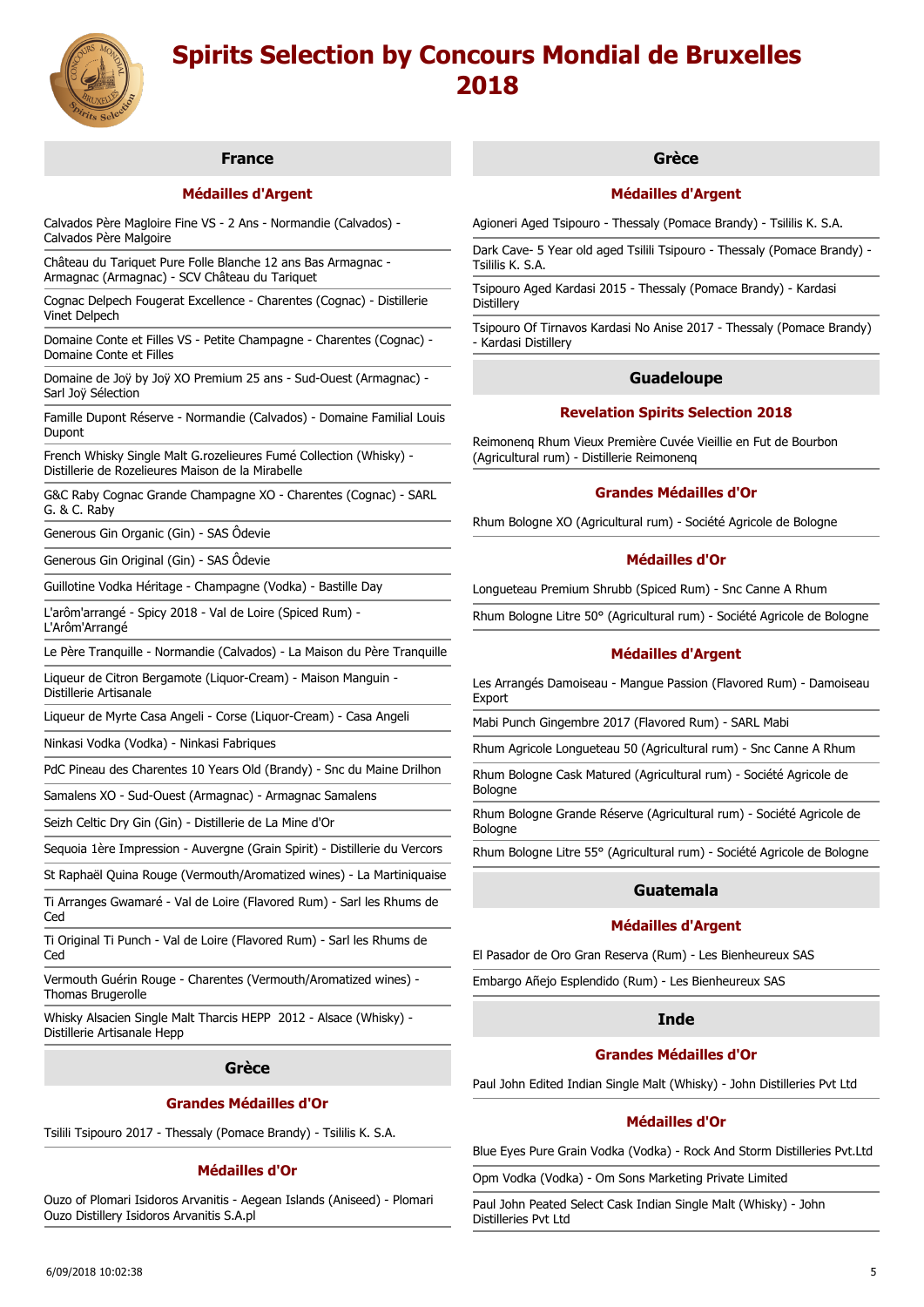

# **Inde**

# **Médailles d'Argent**

Barents Premium Gold Reserve Whisky (Whisky) - Rock And Storm Distilleries Pvt.Ltd

## **Italie**

# **Grandes Médailles d'Or**

Amaro Formidabile 2018 (Bitter) - Formidabile Liquori & Affini Srl

Amaro Santa Maria al Monte - Liguria (Liquor-Cream) - Distilleria F.lli Caffo S.r.l.

Grappa Del Me' - Pilzer - Trentino Alto Adige (Grappa) - Distilleria Pilzer srl

Grappa La Gold - Trentino Alto Adige (Grappa) - Roner SpA Distillerie

Grappa Lugana Invecchiata 2012 - Lombardia (Grappa) - Distillerie Peroni Maddalena

## **Médailles d'Or**

Amaro Ebo Lebo Gran Riserva Ottoz 2018 - Valle d'Aosta (Bitter) - St Roch SRL

Amaro Sibona - Piemonte (Liquor-Cream) - Distilleria Sibona

Ananda Liquore Al Cacao - Piemonte (Liquor-Cream) - Ab Selezione Srl

Brandy Quattrino 4 Anni - Toscana (Brandy) - Distilleria D.E.T.A. srl

Collesi Gin Saaz (Gin) - Distillerie Tenute Collesi

Elisir Borsci San Marzano - Puglia (Liquor-Cream) - Distilleria F.lli Caffo S.r.l.

Gin Ginpilz - Trentino Alto Adige (Gin) - Distilleria Pilzer srl

Gin S.S.24 Botanica Alpina 2018 - Piemonte (Gin) - Distilleria Erboristica Alpina srl

Grappa 50-50 Riserva 2018 - Toscana (Grappa) - Antica Grapperia Morelli L. Morelli E. Figlio SNC

Grappa Cuore di Vinsanto Riserva - Toscana (Grappa) - Nannoni Grappe s.r.l.

Grappa Levi di Fumin - Valle d'Aosta (Grappa) - St Roch SRL

Grappa Riserva Barolo 5 Anni - Piemonte (Grappa) - Distilleria Sibona

Grappa Riserva Botti Da Porto - Piemonte (Grappa) - Distilleria Sibona

Grappa Riserva di Brunello di Montalcino Ars Essentiae 18 mesi - Toscana (Grappa) - Distilleria D.E.T.A. srl

Grappa XO - Piemonte (Grappa) - Distilleria Sibona

Limoncello Rossi d'Asiago - Veneto (Liquor-Cream) - Antiche Distillerie Riunite Srl

Limoncino Speciale 32% 2018 - Toscana (Liquor-Cream) - Antica Grapperia Morelli L. Morelli E. Figlio SNC

Lusor - Amaro d'Erbe - Friuli Venezia Giulia (Bitter) - Buiese Distillerie Srl

Old Sailor Coffee - Toscana (Liquor-Cream) - Levante Spirits

# **Médailles d'Argent**

A - Artemisia Genepy Blanc - Valle d'Aosta (Liquor-Cream) - St Roch SRL

Acquavite Bacco Per Venere - Toscana (Pomace Brandy) - Nannoni Grappe s.r.l.

## **Italie**

## **Médailles d'Argent**

Brandy 24 2014 - Lombardia (Brandy) - Distillerie Peroni Maddalena

Grappa Amarone Invecchiata (Grappa) - Zanin 1895

Grappa Chardonnay Invecchiata 2011 - Lombardia (Grappa) - Distillerie Peroni Maddalena

Grappa Cru Centenario 2017 - Toscana (Grappa) - Antica Grapperia Morelli L. Morelli E. Figlio SNC

Grappa Peroni Amarone Barricata 2015 - Veneto (Grappa) - Distillerie Peroni Maddalena

Grappa Pinot Barricata 2015 - Lombardia (Grappa) - Distillerie Peroni Maddalena

Grappa Pinot Unicovitigno 2015 - Lombardia (Grappa) - Distillerie Peroni Maddalena

Grappa Riserva 10 Anni Oro dei Carati - Toscana (Grappa) - Nannoni Grappe s.r.l.

Grappa Riserva Botti Da Madeira - Piemonte (Grappa) - Distilleria Sibona

Grappa Stravecchia Selection Il Re Dei Re (Grappa) - Il Re dei Re S.R.L.

Sibona Grappa di Moscato - Piemonte (Grappa) - Distilleria Sibona

Vecchia Grappa Caffo - Calabria (Grappa) - Distilleria F.lli Caffo S.r.l.

Vermouth Chinato Riserva 2 PR (Vermouth/Aromatized wines) - Il Re dei Re S.R.L.

## **Jamaïque**

## **Médailles d'Argent**

Monymusk Classic Gold Rum (Rum) - National Rums of Jamaica Limited

# **Liban**

## **Médailles d'Argent**

Ksarak - Vallée de la Bekaa (Aniseed) - Château Ksara

# **Luxembourg**

## **Médailles d'Or**

Distillerie Miny Mirabelle 2015 (Fruit Brandy) - Distillerie Miny

Distillerie Miny Prunelle 2015 (Fruit Brandy) - Distillerie Miny

Zenner Vieux Marc - Coteaux de Schengen 2009 (Pomace Brandy) - Domaine Viticole Zenner - Distillerie Artisanale Zenner

## **Médailles d'Argent**

Distillerie Miny Hierlanner - Bléien Liqueur 2017 (Liquor) - Distillerie Miny

Distillerie Miny Kiischten Liqueur 2017 (Liquor) - Distillerie Miny

Zenner Marc de Riesling - Coteaux de Schengen 2015 - 2016 (Pomace Brandy) - Domaine Viticole Zenner - Distillerie Artisanale Zenner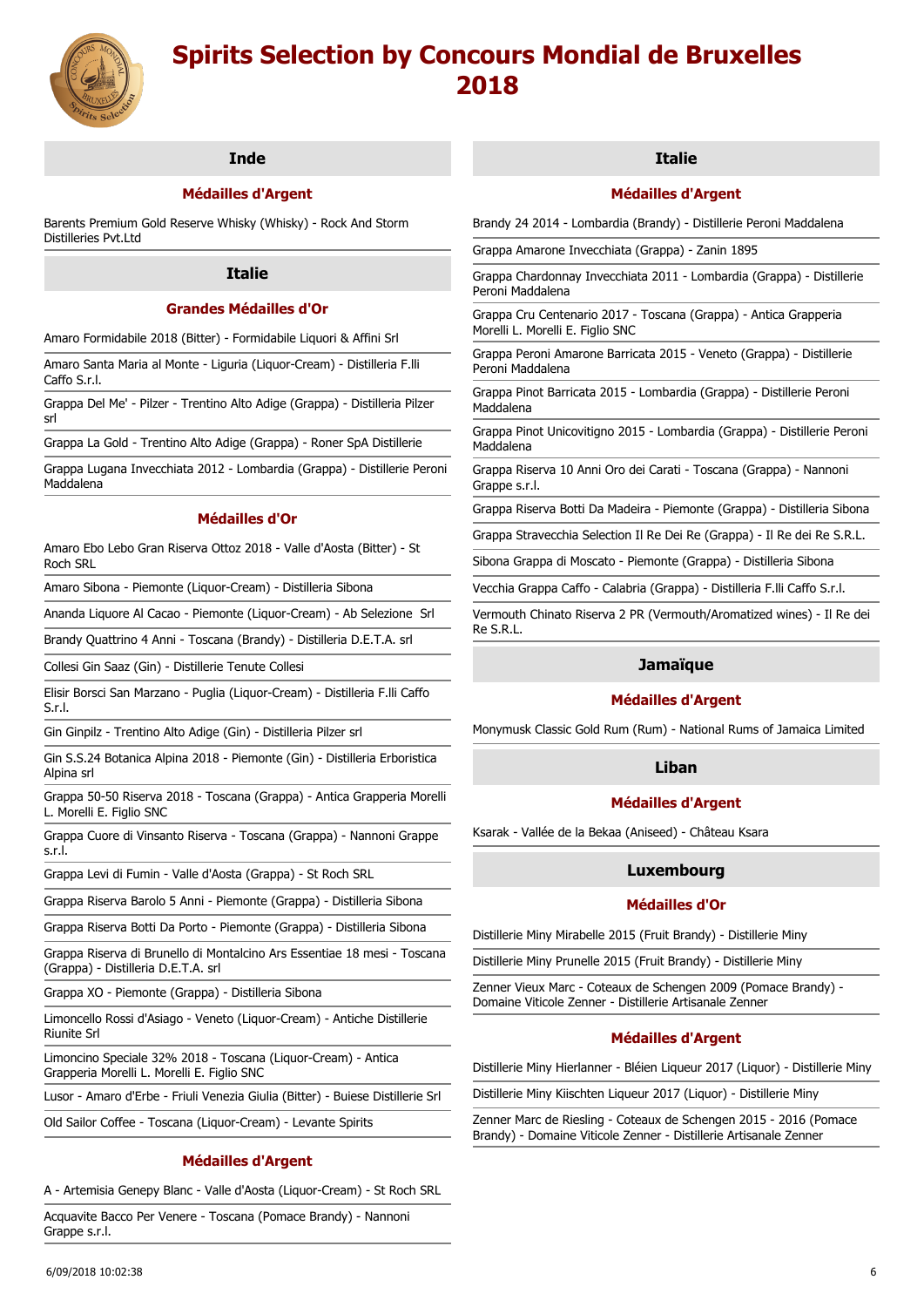

# **Martinique**

# **Grandes Médailles d'Or**

Liqueur Clément Be Red - Martinique (Liquor-Cream) - Héritiers H.Clément

Rhum agricole blanc Neisson 52,5 %vol. - Martinique (Agricultural rum) - Distillerie Neisson

Saint-James Rhum Vieux Agricole 7 ans - Martinique (Agricultural rum) - Rhums Martiniquais Saint-James SAS

### **Médailles d'Or**

Crème au Rhum Vieux Clément Authentique - Martinique (Liquor-Cream) - Héritiers H.Clément

Crème de Rhum Vieux Clément Doucelette Coco - Martinique (Liquor-Cream) - Héritiers H.Clément

Liqueur Clément Punch Cacahuète - Martinique (Liquor-Cream) - Héritiers H.Clément

Liqueur JM Shrubb - Martinique (Agricultural rum) - Héritiers Crassous de Médeuil SAS

Maison La Mauny Rhum Blanc Agricole 40° - Martinique (Agricultural rum) - Groupe BBS

Maison La Mauny Rhum VO Signature du Maitre de Chais 3 Years - Martinique (Agricultural rum) - Groupe BBS

Rhum Agricole Aoc Martinique Extra Vieux Hse Single Cask 50cl 47.8% 2003 (Agricultural rum) - Valois & cie

Rhum agricole blanc Neisson 50 %vol. - Martinique (Agricultural rum) - Distillerie Neisson

Rhum Agricole Extra Vieux Hse Single Malt Finish Islay 50cl 44% 2005 (Agricultural rum) - Valois & cie

Rhum agricole Neisson Vieux 12 ans d'âge 2005 - Martinique (Agricultural rum) - Distillerie Neisson

Rhum Blanc Clément 50% - Martinique (Agricultural rum) - Héritiers H.Clément

Rhum Clément Elevé Sous-bois Select Barrel - Martinique (Agricultural rum) - Héritiers H.Clément

Rhum Très Vieux Agricole Aoc Martinique Hse Vsop Réserve Spéciale 70cl 45% (Agricultural rum) - Valois & cie

Rhum Vieux Agricole Hse Black Sheriff 70cl 40% (Agricultural rum) - Valois & cie

Rhum Vieux Clément 15 ans - Martinique (Agricultural rum) - Héritiers H.Clément

Rhum Vieux Clément Colonne Créole - Martinique (Agricultural rum) - Héritiers H.Clément

Rhum Vieux Clément Cuvée Habitation - Martinique (Agricultural rum) - Héritiers H.Clément

Rhum Vieux JM Finish Cognac 2004 - Martinique (Agricultural rum) - Héritiers Crassous de Médeuil SAS

Rhum Vieux JM XO - Martinique (Agricultural rum) - Héritiers Crassous de Médeuil SAS

Saint-James Rhum très Vieux Agricole 2001 - Martinique (Agricultural rum) - Rhums Martiniquais Saint-James SAS

Saint-James Rhum Vieux Agricole Quintessence - Martinique (Agricultural rum) - Rhums Martiniquais Saint-James SAS

Trois Rivières VO Cuvée du Moulin 3 Years - Martinique (Agricultural rum) - Groupe BBS

## **Martinique**

## **Médailles d'Or**

Trois Rivières VSOP Réserve Spéciale 4 Years - Martinique (Agricultural rum) - Groupe BBS

## **Médailles d'Argent**

Bally Rhum Blanc Agricole - Martinique (Agricultural rum) - Rhums Martiniquais Saint-James SAS

Bally Rhum Vieux Agricole Pyramide 12 ans - Martinique (Agricultural rum) - Rhums Martiniquais Saint-James SAS

Bally Rhum Vieux Agricole Pyramide 3 ans - Martinique (Agricultural rum) - Rhums Martiniquais Saint-James SAS

Liqueur Clément Punch Pina Colada - Martinique (Liquor-Cream) - Héritiers H.Clément

Maison La Mauny le Nouveau Monde 9 years'old - Martinique (Agricultural rum) - Groupe BBS

Maison La Mauny Rhum Ambré Agricole 1 year old - Martinique (Agricultural rum) - Groupe BBS

Maison La Mauny Rhum VSOP 4 Years - Martinique (Agricultural rum) - Groupe BBS

Rhum Agricole Aoc Martinique Extra Vieux Hse Single Malt Finish Highland 50cl 44% 2005 (Agricultural rum) - Valois & cie

Rhum Agricole Aoc Martinique Extra Vieux Hse Xo Grande Réserve 70cl 43% (Agricultural rum) - Valois & cie

Rhum agricole blanc Le Bio par Neisson - Martinique (Agricultural rum) - Distillerie Neisson

Rhum agricole blanc L'Esprit 70 %vol. - Martinique (Agricultural rum) - Distillerie Neisson

Rhum agricole Neisson Vieux 15 ans d'âge 2000 - Martinique (Agricultural rum) - Distillerie Neisson

Rhum Blanc JM 50% vol. Jungle Macouba - Martinique (Agricultural rum) - Héritiers Crassous de Médeuil SAS

Rhum Blanc JM 55% vol. - Martinique (Agricultural rum) - Héritiers Crassous de Médeuil SAS

Rhum Clément Elevé Sous-bois Ambré - Martinique (Agricultural rum) - Héritiers H.Clément

Rhum Elevé Sous Bois Agricole Aoc Martinique Hse 70cl 42% (Agricultural rum) - Valois & cie

Rhum Vieux Clément Cuvée Homère - Martinique (Agricultural rum) - Héritiers H.Clément

Rhum Vieux Clément Single Cask Moka - Martinique (Agricultural rum) - Héritiers H.Clément

Rhum Vieux JM 10 ans 2006 - Martinique (Agricultural rum) - Héritiers Crassous de Médeuil SAS

Rhum Vieux JM Finish Calvados 2005-2006 - Martinique (Agricultural rum) - Héritiers Crassous de Médeuil SAS

Saint-James Rhum Vieux Agricole Essentiel XO - Martinique (Agricultural rum) - Rhums Martiniquais Saint-James SAS

Trois Rivières Cuvée Mojito & Long Drink 40° - Martinique (Agricultural rum) - Groupe BBS

Trois Rivières Rhum Ambré Agricole 1 Year - Martinique (Agricultural rum) - Groupe BBS

Trois Rivières Rhum Blanc Agricole 50° - Martinique (Agricultural rum) - Groupe BBS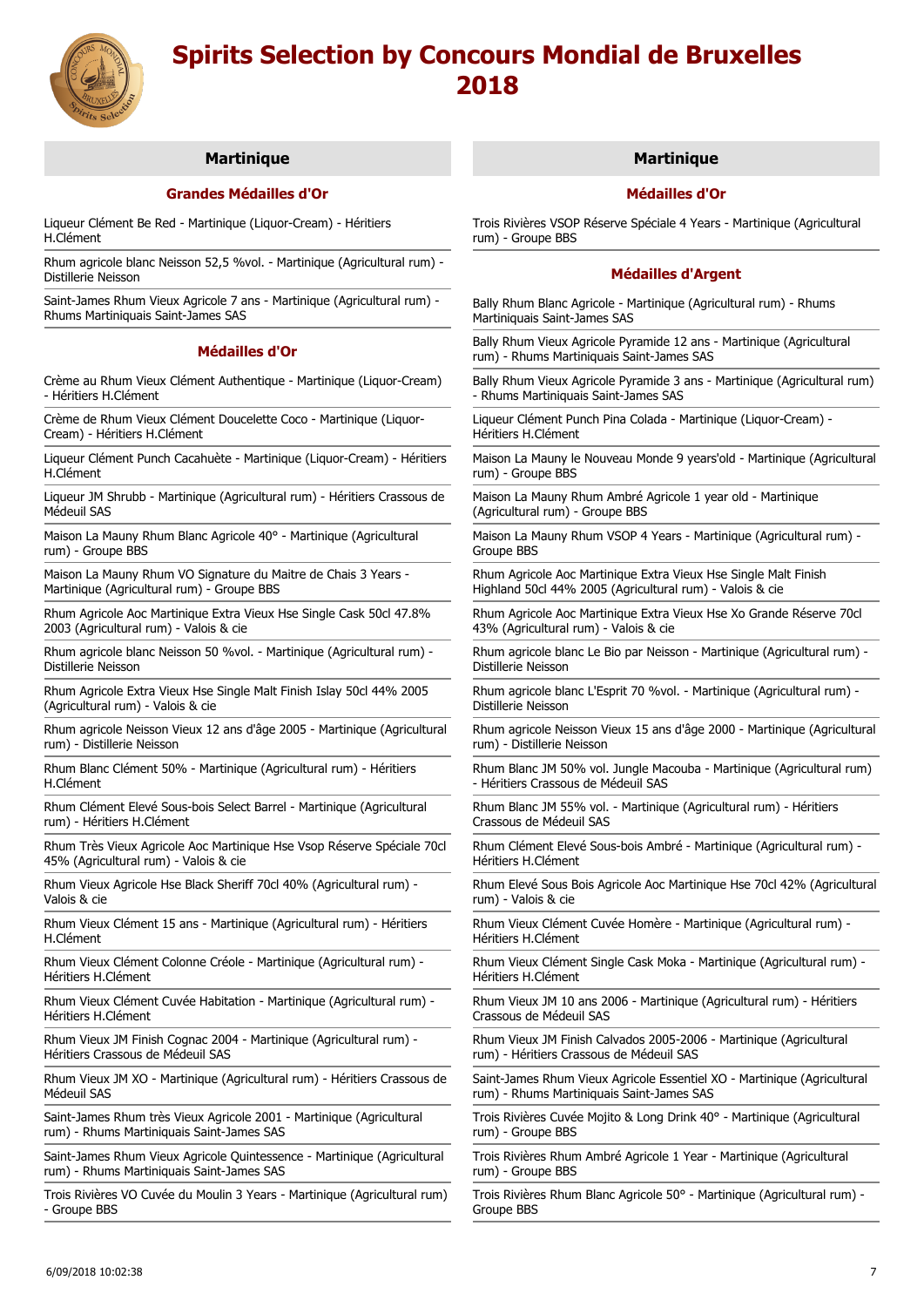

# **Maurice**

## **Grandes Médailles d'Or**

Bougainville Rum Vanilla (Flavored Rum) - E.C.Oxenham & CY. LTD

## **Médailles d'Or**

Bougainville Rum VSOP 4 Years (Rum) - E.C.Oxenham & CY. LTD

Bougainville Rum XO 6 Years (Rum) - E.C.Oxenham & CY. LTD

#### **Médailles d'Argent**

Arcane Extraroma 40% (Rum) - Spiribam

Fusion Labourdonnais Coffee - Vanilla Rum (Flavored Rum) - Distillerie de Labourdonnais Ltd

Rom Club Caramel Liqueur (Liquor-Cream) - Litchquor Ltd

## **Mexique**

# **Revelation Spirits Selection 2018**

Tequila Campo Azul Diamante - Jalisco (Tequila) - Productos Finos de Agave

## **Grandes Médailles d'Or**

Tequila Ollitas Reposado Triple Destilado - Jalisco (Tequila) - Tequila Orendain de Jalisco

#### **Médailles d'Or**

Cabo Maya Añejo (Tequila) - Paola Simental Campos

Cabo Maya Plata (Tequila) - Paola Simental Campos

Don Loreto - Jalisco (Tequila) - Agave Conquista S.R de C.V de

El Escondite Mezcal - Michoacán (Mezcal) - Mezcal El Escondite

Mezcal Piedras de Lumbre - Michoacán (Mezcal) - Mezcal El Escondite

Mezcal Popol Uuh - Oaxaca (Mezcal) - Comercializadora de Productos Suntuarios S.A. de C.V.

Olmeca Altos Plata - Jalisco (Tequila) - Jesus Hernandez

Olmeca Altos Reposado - Jalisco (Tequila) - Jesus Hernandez

Olmeca Blanco - Jalisco (Tequila) - Jesus Hernandez

Olmeca Reposado - Jalisco (Tequila) - Jesus Hernandez

Pascola Classic Blanco Bacanora 2017 - Sonora (Bacanora) - Novel Spirits

Tequila 1519 Añejo Organic - Jalisco (Tequila) - Agave Conquista S.R de C.V de

Tequila San Matias Tahona Reposado 3 months - Jalisco (Tequila) - Tequila San Matias De Jalisco Sa De Cv

Tequila Xicote Anejo - Jalisco (Tequila) - La Madrileña SA de CV

Uruapan - Michoacán (Rum) - Comercializadora Pame Sa De Cv

# **Médailles d'Argent**

Lost Barrel - Zacatecas (Mezcal) - Mezcales de Calidad Don Aurelio Lamas S. A. de C.V.

Mezcal Toro Muerto 2017 - Guerrero (Mezcal) - Personas de Acción Totalmente Organizadas S.A. De C.V. (Mezcal Toro Muerto)

### **Mexique**

## **Médailles d'Argent**

Ron Antillano Blanco - Jalisco (Rum) - La Madrileña SA de CV

Tequila Jarana Blanco - Jalisco (Tequila) - La Madrileña SA de CV

Tequila Mayorazgo Plata - Jalisco (Tequila) - La Madrileña SA de CV

Tequila Mayorazgo Reposado - Jalisco (Tequila) - La Madrileña SA de CV

Tequila Ollitas Blanco Triple Destilado - Jalisco (Tequila) - Tequila Orendain de Jalisco

Tequila San Matias Gran Reserva 36 months - Jalisco (Tequila) - Tequila San Matias De Jalisco Sa De Cv

Tequila Tierras Reposado (Tequila) - Autentica Taquillera

Tequilife Blanco - Rosa - Jalisco (Tequila) - Corporativo Tequilife Sa De Cv

## **République de Moldavie**

## **Médailles d'Argent**

Divin Kvint Aged 8 Years XO (Brandy) - Tiraspol Winery & Distillery KVINT

# **Panama**

### **Médailles d'Or**

Malteco Seleccion 1980 (Rum) - Savio srl

#### **Médailles d'Argent**

Ron Malteco 5 anos Reserva Amable (Rum) - Savio srl

# **Pérou**

## **Médailles d'Or**

La Botija Pisco Puro Italia Tabernero 2017 - Ica (Pisco) - Bodegas y Viñedos Tabernero S.A.C

Pisco Toro Santo Puro Quebranta 2017 - Ica (Pisco) - Destilería La Caravedo SRL

Tabernero Mosto Verde Tres Cepas Colección Privada 2017 - Ica (Pisco) - Bodegas y Viñedos Tabernero S.A.C

Tabernero Pisco Acholado Edición Limitada 2017 - Ica (Pisco) - Bodegas y Viñedos Tabernero S.A.C

#### **Médailles d'Argent**

La Botija Pisco Acholado Tabernero 2017 - Ica (Pisco) - Bodegas y Viñedos Tabernero S.A.C

Pisco Intipalka Mosto Verde Torontel - Ica (Pisco) - Santiago Queirolo SAC

Pisco La Caravedo Puro Qubranta 2017 - Ica (Pisco) - Destilería La Caravedo SRL

Pisco Mostoverde Italia Rosada Rosa Del Perù 2016 - Ica (Pisco) - Destilería La Caravedo SRL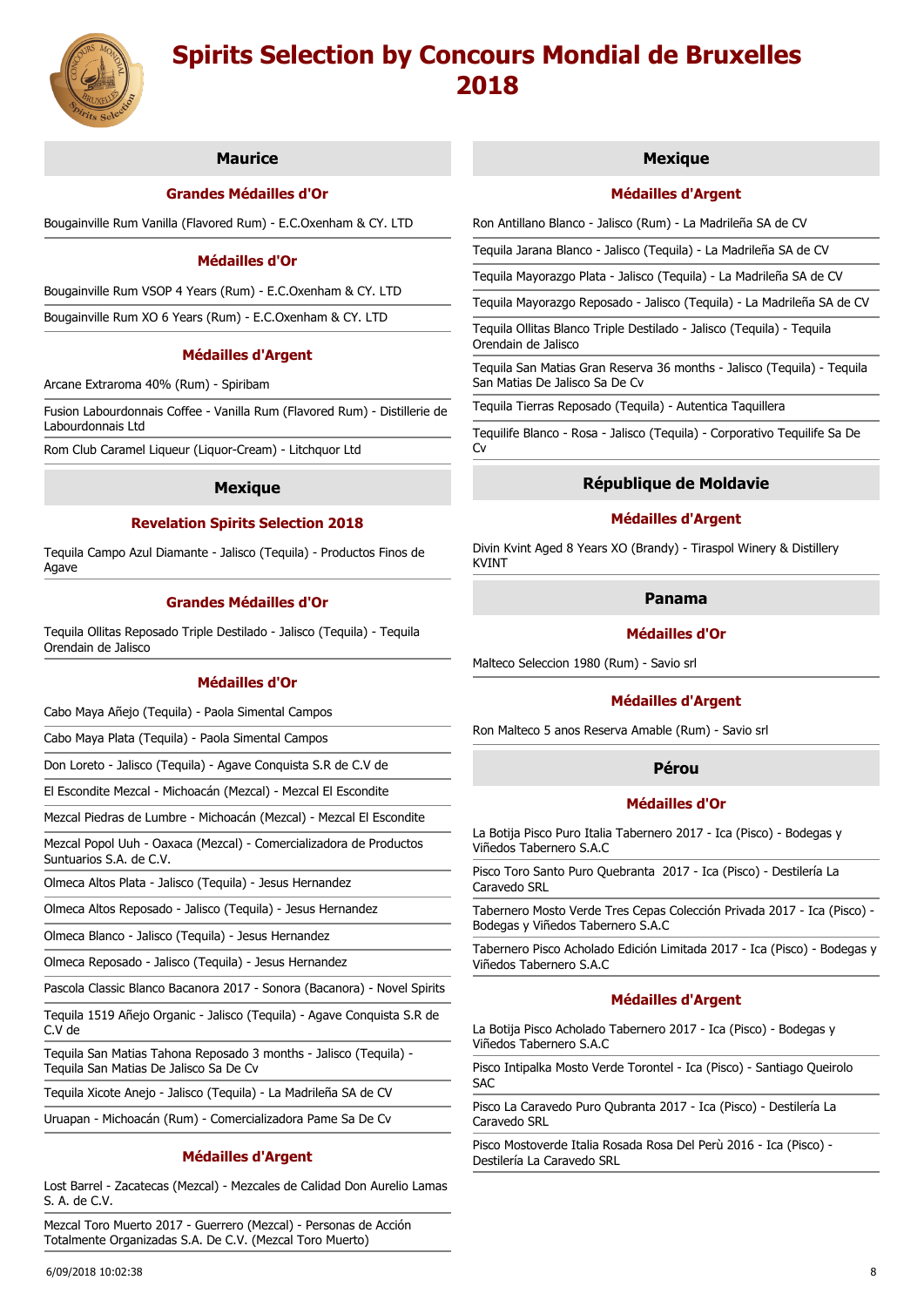

# **Portugal**

# **Grandes Médailles d'Or**

Rum da Madeira William Hinton 6 Years Old - Madeira (Agricultural rum) - Icon Key, S.A.

## **Médailles d'Or**

Louriana Brandy DOC Lourinhã XO - Lisboa (Armagnac) - Icon Key, S.A.

Rum da Madeira William Hinton Brandy Cask 6 Years Old - Madeira (Agricultural rum) - Icon Key, S.A.

# **Médailles d'Argent**

980 Rum Da Madeira 40% - Madeira (Agricultural rum) - J.Faria & Filhos, Lda.

Azor Reserva - Açores (Gin) - Drinks and Flavours

Co-17 -Cobalto 17 Gin 2018 - Porto E Douro (Gin) - Cobalto Douro LDA

Sharish Original Gin - Maçã Bravo de Esmolfe - Alentejo (Gin) - Icon Key, S.A.

## **Porto Rico**

## **Médailles d'Argent**

Don Q Coco (Flavored Rum) - Destileria Serralles

Don Q Oak Barrel Spiced (Spiced Rum) - Destileria Serralles

### **Réunion**

### **Grandes Médailles d'Or**

Rivière Du Mât - Rhum Traditionnel XO (Rum) - La Martiniquaise

## **Médailles d'Or**

Arrangé Cahouète (Liquor-Cream) - Rhums & Punchs Isautier

Jean Chatel Arrangé Caramel Beurre Salé 2018 (Flavored Rum) - Distillerie Jean Chatel

Rhum Metiss Fruit de la Passion 40 (Flavored Rum) - Reuni Rhums

## **Médailles d'Argent**

Arrangé Banane Flambée (Flavored Rum) - Rhums & Punchs Isautier

Isautier Rhum Vieux 7 ans (Rum) - Rhums & Punchs Isautier

Jean Chatel Next Vodka 2018 (Vodka) - Distillerie Jean Chatel

Jean Chatel Pause Café 2018 (Liquor-Cream) - Distillerie Jean Chatel

Punch Nou La Arrange Planteur (Flavored Rum) - Reuni Rhums

Rhum Metiss Ananas Victoria - Fruit De La Passion (Flavored Rum) - Reuni Rhums

Rhum Metiss Carambole - Fruit de la Passion (Flavored Rum) - Reuni Rhums

Rhum Metiss Epices (Spiced Rum) - Reuni Rhums

Rhum Metiss Gingembre - Citron (Flavored Rum) - Reuni Rhums

Rhum Metiss Mangue - Fruit de La Passion (Flavored Rum) - Reuni Rhums

#### **Réunion**

## **Médailles d'Argent**

Rhum Metiss Mirabelle de Lorraine (Flavored Rum) - Reuni Rhums

Rhum Vieux Traditionnel Savanna 10 ans Cuvée Maison Blanche 2006 (Rum) - Distillerie de Savanna

## **Roumanie**

# **Médailles d'Argent**

Pater Tuica de Prune 2016 (Fruit Brandy) - Pfa Marasoiu A. Marian

## **Sainte-Lucie**

## **Grandes Médailles d'Or**

Chairman's Reserve 1931 46% (Rum) - St Lucia Distillers Group of Co

#### **Médailles d'Or**

Chairman's Reserve Rum Original 40% (Rum) - St Lucia Distillers Group of Co

Chairman's Reserve The Forgotten Casks 40% (Rum) - St Lucia Distillers Group of Co

## **Médailles d'Argent**

Admiral Rodney - H.M.S Princessa (Rum) - St Lucia Distillers Group of Co

Chairman's Reserve Spiced - Original 40% (Spiced Rum) - St Lucia Distillers Group of Co

#### **Ecosse**

#### **Médailles d'Or**

Benromach 15 Years Old (Scotch Whisky) - The Benromach Distillery Co Ltd

Dewar's 18 YO The Vintage (Scotch Whisky) - John Dewar & Sons Ltd

Dewar's White Label (Scotch Whisky) - John Dewar & Sons Ltd

### **Médailles d'Argent**

Benromach Organic 2010 (Scotch Whisky) - The Benromach Distillery Co Ltd

Dewar's 12 YO the Ancestor (Scotch Whisky) - John Dewar & Sons Ltd

Spey from Speyside Distillery - Royal Choice (Scotch Whisky) - Speyside Distillers Company Ltd

Thompson's Blended Scotch Whisky Sauternes finished 5 Years (Scotch Whisky) - Thompson's

# **Serbie**

### **Médailles d'Or**

Kraljica 0,7 2011 (Fruit Brandy) - Destilerija Zaric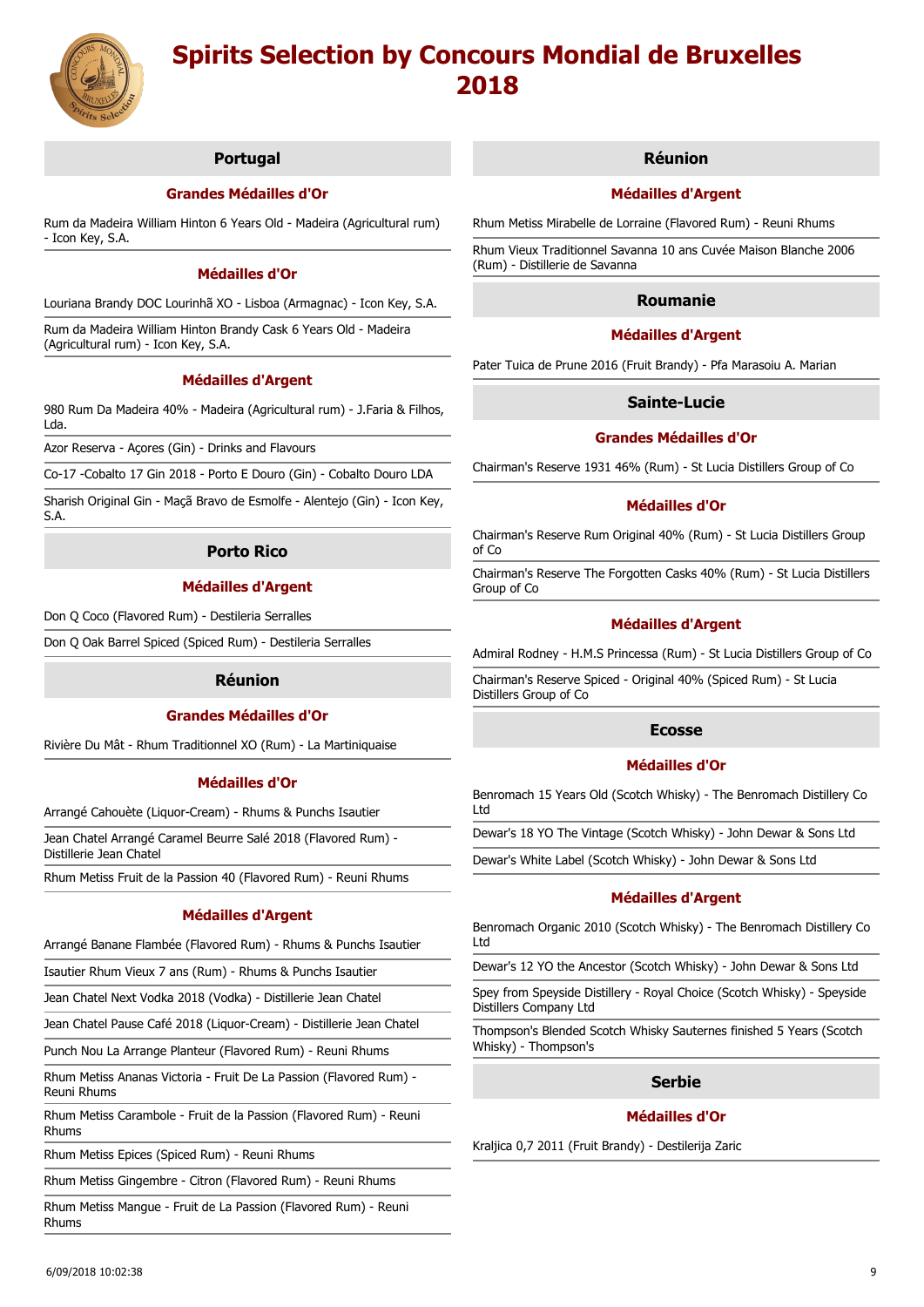

# **Afrique du sud**

## **Médailles d'Or**

Bains Cape Mountain Whisky (Whisky) - Distell Limited

KWV 12 - Western Cape (Brandy) - Warshay Investments PTY LTD TA KWV

KWV 15 - Western Cape (Brandy) - Warshay Investments PTY LTD TA KWV

KWV 20 - Western Cape (Brandy) - Warshay Investments PTY LTD TA KWV

Three Ships Premium Whisky Pinotage Cask Finish - Aged 15 Years (Whisky) - Distell Limited

## **Médailles d'Argent**

Laborie Alambic - Western Cape (Brandy) - Warshay Investments PTY LTD TA KWV

Three Ships Single Malt Aged 10 Years Limited Edition (Whisky) - Distell Limited

Three Ships Special Release Whisky Bourbon Cask Finish (Whisky) - Distell Limited

## **Espagne**

## **Médailles d'Or**

1528 Qahwa Gin (Gin) - 1528 Drinks SL

Biermu - Castilla-y-León (Vermouth/Aromatized wines) - Palacio de Canedo Godello

Brandy Artesano Gran Reserva - Valencia (Brandy) - Bodegas Vidal S.L

Carlos I Imperial X.O Solera Gran Reserva - Andalucia (Brandy) - Osborne Distribuidora S.A

Gin L'Arbre - Cataluña (Gin) - Teichenné, S.A.

Magdala (Liquor-Cream) - Miguel Torres S.A.

Vermut Oscar Solana (Vermouth/Aromatized wines) - Masqcoctel S.l

# **Médailles d'Argent**

61 Vermouth - Castilla-y-León (Vermouth/Aromatized wines) - Agrícola Castellana S.C.L - Bodega Cuatro Rayas

69 Brosses Gin Clàssica - Valencia (Gin) - Pereperez Garrido, S.L.

Bcn Mut Negre (Vermouth/Aromatized wines) - Aguavida Llops S.L

Carlos I Amontillado Solera Gran Reserva - Andalucia (Brandy) - Osborne Distribuidora S.A

Carlos I Pedro Ximénez Solera Gran Reserva - Andalucia (Brandy) - Osborne Distribuidora S.A

Crema de Arroz Panizo - Castilla-y-León (Liquor-Cream) - Orujos Panizo S.L.

Gin City London - Valencia (Gin) - Bodegas Vegamar, Sl

Vermouth Gran Artesano - Valencia (Vermouth/Aromatized wines) - Bodegas Vidal S.L

## **Suisse**

## **Médailles d'Or**

Ruby Gin 2018 - Genève (Gin) - Absintissimo "First & Last Distillery of Swiss Absinthe"

Wan'R Absinthe 2017 - Genève (Absinth) - Absintissimo "First & Last Distillery of Swiss Absinthe"

## **Médailles d'Argent**

Absinthe La Valot Martin Esmeralda 2018 - Neuchâtel (Absinth) - Absinthe La Valote Martin Sàrl

# **Taiwan**

### **Grandes Médailles d'Or**

Yushan Kaoliang Liquor Aged 6 Years Lantern Festival (Baijiu) - Aow

### **Médailles d'Or**

Cellar Reserve Kinmen Kaoliang Liquor 3 (Baijiu) - Kinmen Kaoliang Liquor Inc.

Greeting Visitors Kinmen Kaoliang Liquor (Baijiu) - Kinmen Kaoliang Liquor Inc.

Kavalan Solist Port Single Cask Strength Single Malt Whisky (Whisky) - Kavalan Distillery

Litchi - Wu-Feng District Farmers' Association Winery 2018 (Fruit wine) -National Kaohsiung University of Hospitality and Tourism

Omar Single Malt Whisky Cask Strength Plum Liqueur Barrel (Whisky) - Aow

Reserve Plum Wine - Da Hu Wineland Resort 2017 (Fruit wine) - National Kaohsiung University of Hospitality and Tourism

Rice Shochu - Wu-Feng District Farmers' Association Winery 2017 (Soju) - National Kaohsiung University of Hospitality and Tourism

Taiwan Kinmen Kaoliang Liquor - Selection No. 46 (Baijiu) - Kinmen Kaoliang Liquor Inc.

Yushan Daqu Aged 8 Years Taiwan Blue Magpie (Baijiu) - Aow

Yushan Taiwan Kaoliang Liquor Aged 3 Years (Baijiu) - Aow

Yushan Taiwan Kaoliang Liquor Cellaring (Baijiu) - Aow

Yushan Taiwan Yuan Jiao Kaoliang Liquor Aged 8 Years (Baijiu) - Aow

## **Médailles d'Argent**

0.5L-53% Kinmen Kaoliang Liquor (Baijiu) - Kinmen Kaoliang Liquor Inc.

Han Chi Sweet Potatoes Shochu Domaine des Miracles (Soju) - National Kaohsiung University of Hospitality and Tourism

Kavalan Classic Single Malt Whisky (Whisky) - Kavalan Distillery

Kavalan Distillery Reserve Rum Cask Single Cask Strength Single Malt Whisky (Whisky) - Kavalan Distillery

Kavalan ex-Bourbon Oak Single Malt Whisky (Whisky) - Kavalan Distillery

Kavalan Solist Amontillado Sherry Single Cask Strength Single Malt Whisky (Whisky) - Kavalan Distillery

Kavalan Solist PX Sherry Single Cask Strength Single Malt Whisky (Whisky) - Kavalan Distillery

Mild Water - Sinyi Township Farmers' Association Winery 2018 (Fruit wine) - National Kaohsiung University of Hospitality and Tourism